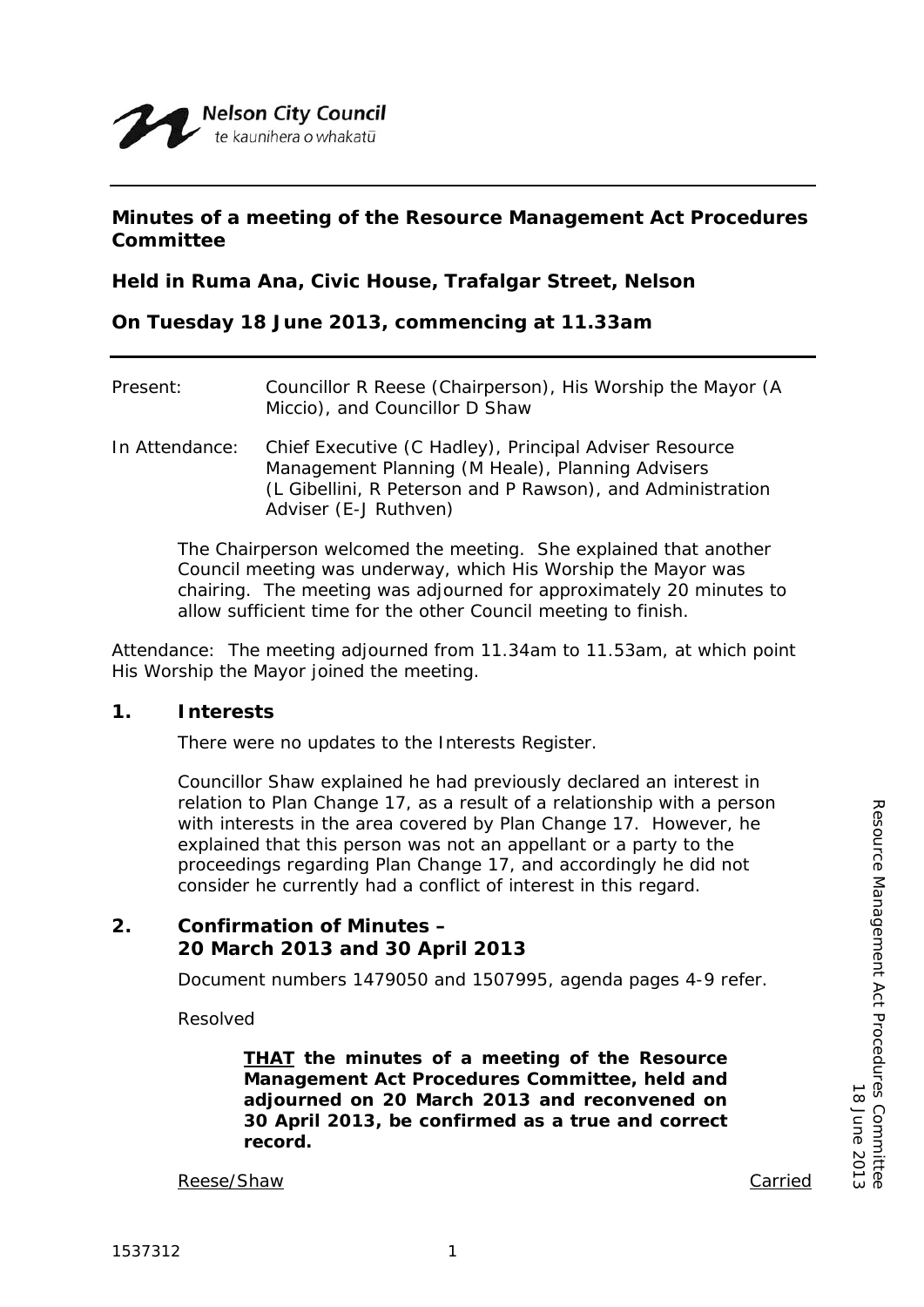# **3. Exclusion of the Public**

### Resolved

*THAT the public be excluded from the following parts of the proceedings of this meeting.*

*The general subject of each matter to be considered while the public is excluded, the reason for passing this resolution in relation to each matter and the specific grounds under section 48(1) of the Local Government Official Information and Meetings Act 1987 for the passing of this resolution are as follows:*

| Item           | General subject of each<br>matter to be considered                                                                                                                                                                                                                                                                                                             | <b>Reason for</b><br>passing this<br>resolution in<br>relation to each<br>matter                                                                                                 | <b>Particular interests</b><br>protected (where<br>applicable)                                                           |
|----------------|----------------------------------------------------------------------------------------------------------------------------------------------------------------------------------------------------------------------------------------------------------------------------------------------------------------------------------------------------------------|----------------------------------------------------------------------------------------------------------------------------------------------------------------------------------|--------------------------------------------------------------------------------------------------------------------------|
| 1              | <b>Public Excluded</b><br><b>Resource Management</b><br><b>Act Procedures</b><br><b>Committee Minutes -</b><br>20 March 2013 and 30<br><b>April 2013</b><br>These minutes confirm the<br>public excluded minutes of<br>the Resource Management<br><b>Act Procedures Committee</b><br>meeting of 13 December<br>2012 and also contain<br>information regarding: | Section $48(1)(a)$<br>The public conduct<br>of this matter would<br>be likely to result in<br>disclosure of<br>information for<br>which good reason<br>exists under section<br>7 | The withholding of the<br>information is<br>necessary:                                                                   |
|                | Discussions with<br>appellants in relation to<br>the Plan Change 14<br>Appeal                                                                                                                                                                                                                                                                                  |                                                                                                                                                                                  | Section $7(2)(i)$<br>$\bullet$<br>To carry out<br>negotiations                                                           |
|                | Appeals to Plan Change 17<br>and 18                                                                                                                                                                                                                                                                                                                            |                                                                                                                                                                                  | Section 7(2)(i)<br>$\bullet$<br>To carry out<br>negotiations                                                             |
| $\overline{2}$ | Plan Change 14, 17 and<br><b>18 Appeals</b><br>This report contains<br>information regarding<br>appeals to Plan Change<br>14, 17 and 18.                                                                                                                                                                                                                       | Section $48(1)(a)$<br>The public conduct<br>of this matter would<br>be likely to result in<br>disclosure of<br>information for                                                   | The withholding of the<br>information is<br>necessary:<br>Section $7(2)(i)$<br>$\bullet$<br>To carry out<br>negotiations |